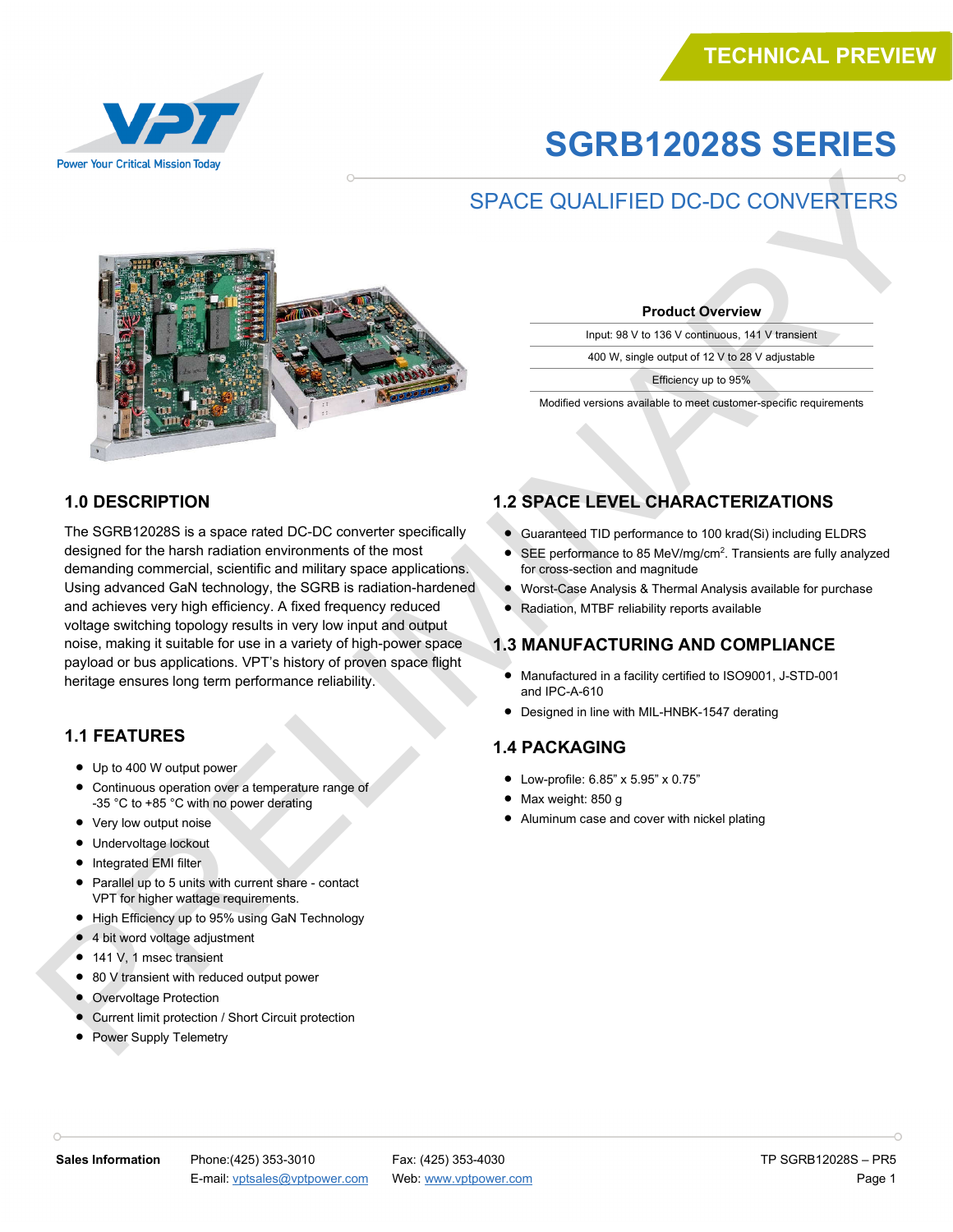

#### **2.0 DIAGRAMS**

#### **2.1 BLOCK DIAGRAM**



#### **3.0 SPECIFICATIONS**

 $\cap$ 

#### **3.1 ABSOLUTE MAXIMUM RATINGS**

| Absolute Maximum Ratings            |                   |                                    |                  |
|-------------------------------------|-------------------|------------------------------------|------------------|
| Input Voltage (Continuous):         | $-0.5$ V to 136 V | Operating Temperature (Full Load): | -35 °C to +85 °C |
| Input Voltage (Transient, 1 msec):  | $-0.5$ V to 141 V | Storage Temperature:               | -35 °C to +85 °C |
| Input Voltage (Transient, 10 µsec): | $-0.5$ V to 150 V |                                    |                  |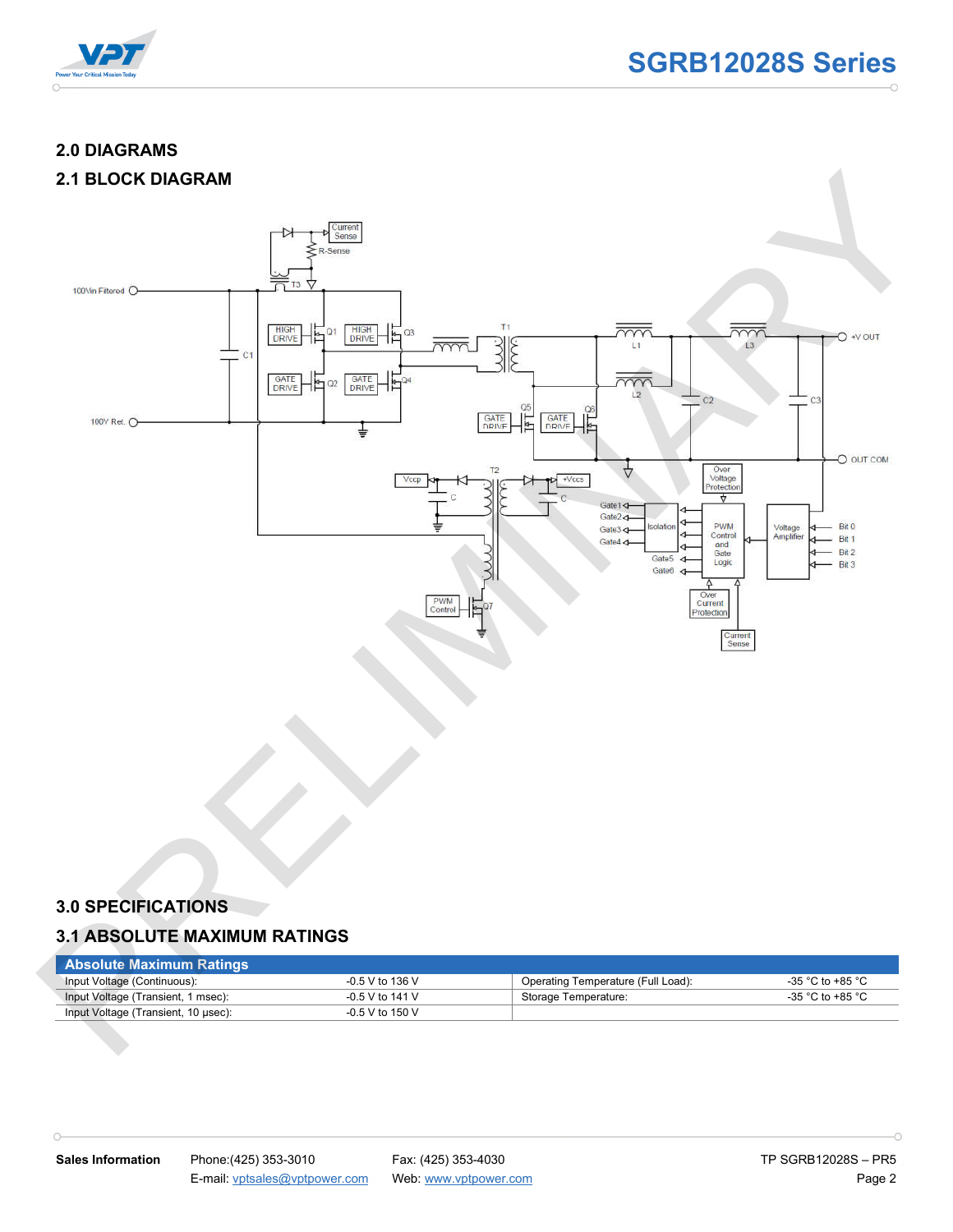

#### **3.2 PERFORMANCE SPECIFICATIONS**

Tcase = -35 °C to +85 °C, Vin = +120 V  $\pm$  5%, Full Load, Unless Otherwise Specified

|                                                                                                                             | <b>SGRB12028S</b>                                                                                                                                                                                                                                                                                                                                           |                          |                          |                          |              |
|-----------------------------------------------------------------------------------------------------------------------------|-------------------------------------------------------------------------------------------------------------------------------------------------------------------------------------------------------------------------------------------------------------------------------------------------------------------------------------------------------------|--------------------------|--------------------------|--------------------------|--------------|
| Parameter<br><b>INPUT</b>                                                                                                   | <b>Conditions</b>                                                                                                                                                                                                                                                                                                                                           | Min                      | Typ                      | Max                      | <b>Units</b> |
| Voltage                                                                                                                     | Continuous                                                                                                                                                                                                                                                                                                                                                  | 98                       | 120                      | 136                      | $\vee$       |
|                                                                                                                             | Transient, 1 msec <sup>3</sup>                                                                                                                                                                                                                                                                                                                              | $\overline{\phantom{0}}$ | $\overline{\phantom{a}}$ | 141                      | $\vee$       |
|                                                                                                                             | Transient, 10 µsec <sup>3</sup>                                                                                                                                                                                                                                                                                                                             | ٠                        | $\overline{\phantom{a}}$ | 150                      | $\vee$       |
| Current                                                                                                                     | INH < $0.5$ V                                                                                                                                                                                                                                                                                                                                               | $\overline{\phantom{a}}$ | 5                        | $\blacksquare$           | mA           |
|                                                                                                                             | No Load                                                                                                                                                                                                                                                                                                                                                     | $\overline{\phantom{a}}$ | 20                       | 50                       | mA           |
| Undervoltage Lockout                                                                                                        | Turn-On                                                                                                                                                                                                                                                                                                                                                     | L.                       | $\overline{\phantom{a}}$ | 95                       | $\vee$       |
|                                                                                                                             | Turn-Off <sup>3, 4, 5</sup>                                                                                                                                                                                                                                                                                                                                 | 75                       | $\overline{\phantom{a}}$ |                          | $\vee$       |
| <b>OUTPUT STATIC</b>                                                                                                        |                                                                                                                                                                                                                                                                                                                                                             |                          |                          |                          |              |
| Voltage                                                                                                                     | +Vout, Tcase = -35 $^{\circ}$ C to +85 $^{\circ}$ C                                                                                                                                                                                                                                                                                                         | $-0.35$                  | Vset                     | 0.35                     | V            |
| Power <sup>2</sup>                                                                                                          |                                                                                                                                                                                                                                                                                                                                                             | 0                        |                          | 400                      | W.           |
| Current <sup>2</sup>                                                                                                        |                                                                                                                                                                                                                                                                                                                                                             | 0                        | $\overline{\phantom{a}}$ | 14.3                     | Α            |
| Ripple Voltage                                                                                                              | 20 Hz to 10 MHz                                                                                                                                                                                                                                                                                                                                             | à,                       |                          | 0.4%                     | mVpp         |
| Line Regulation                                                                                                             | $V_{IN}$ = 98 V to 136 V                                                                                                                                                                                                                                                                                                                                    | ų,                       | 10 <sub>1</sub>          | 100                      | mV           |
| Load Regulation                                                                                                             | No Load to Full Load                                                                                                                                                                                                                                                                                                                                        | $\overline{\phantom{a}}$ | 45                       | 80                       | mV           |
| Load Fault Power Dissipation                                                                                                | Overload <sup>3</sup>                                                                                                                                                                                                                                                                                                                                       |                          | 25                       | 45                       | W            |
|                                                                                                                             | Short Circuit <sup>3</sup>                                                                                                                                                                                                                                                                                                                                  |                          | 27                       | 50                       | W            |
| <b>OUTPUT DYNAMIC</b>                                                                                                       |                                                                                                                                                                                                                                                                                                                                                             |                          |                          |                          |              |
| Load Step, Half to Full Load                                                                                                | Vo=28 V                                                                                                                                                                                                                                                                                                                                                     | $\overline{\phantom{a}}$ | 1150                     | 1500                     | mVpk         |
|                                                                                                                             | Recovery <sup>1</sup>                                                                                                                                                                                                                                                                                                                                       | -                        | 270                      | 500                      | μs           |
| Turn-On, Vin = $0$ to 120 V                                                                                                 | Delay                                                                                                                                                                                                                                                                                                                                                       | È.                       | 35                       | 50                       | ms           |
|                                                                                                                             | Overshoot                                                                                                                                                                                                                                                                                                                                                   | $\blacksquare$           | 0                        | 25                       | mVpk         |
| <b>FUNCTION</b>                                                                                                             |                                                                                                                                                                                                                                                                                                                                                             |                          |                          |                          |              |
| INH Pin Input $3$                                                                                                           | Output Inhibited                                                                                                                                                                                                                                                                                                                                            | 0                        | $\overline{\phantom{a}}$ | 0.5                      | $\vee$       |
| INH Pin Open Circuit Voltage <sup>3</sup>                                                                                   | <b>Output Enabled</b>                                                                                                                                                                                                                                                                                                                                       | 0                        |                          | 16                       | $\vee$       |
| Voltage Trim Range                                                                                                          |                                                                                                                                                                                                                                                                                                                                                             | 12                       |                          | 28                       | $\vee$       |
| SHARE Pin Voltage <sup>3</sup>                                                                                              |                                                                                                                                                                                                                                                                                                                                                             | $\overline{\phantom{a}}$ | $\overline{a}$           | 5                        | V            |
| Current Share Accuracy <sup>3</sup>                                                                                         |                                                                                                                                                                                                                                                                                                                                                             | $\overline{\phantom{a}}$ | 0.14                     | 0.85                     | Α            |
| <b>SYNC Frequency Range</b>                                                                                                 |                                                                                                                                                                                                                                                                                                                                                             | 500                      | $\overline{\phantom{a}}$ | 550                      | kHz          |
| Overvoltage Trip Point <sup>3</sup>                                                                                         | Overvoltage signal = 5V                                                                                                                                                                                                                                                                                                                                     | 29.5                     | $\overline{\phantom{a}}$ | 32                       | V            |
| <b>GENERAL</b>                                                                                                              |                                                                                                                                                                                                                                                                                                                                                             |                          |                          |                          |              |
| Efficiency                                                                                                                  | $Vo = 28 V$                                                                                                                                                                                                                                                                                                                                                 | 93                       | 95                       |                          | $\%$         |
| Capacitive Load <sup>3</sup>                                                                                                |                                                                                                                                                                                                                                                                                                                                                             |                          |                          | 100                      | $\mu$ F      |
| <b>Switching Frequency</b>                                                                                                  |                                                                                                                                                                                                                                                                                                                                                             | 400                      | 450                      | 500                      | kHz          |
| Isolation                                                                                                                   | 100 V DC, Tcase = $25 °C$                                                                                                                                                                                                                                                                                                                                   | 10                       |                          | $\overline{\phantom{a}}$ | ΜΩ           |
| Weight<br>MTBF (MIL-HDBK-217F)                                                                                              | SF @ Tcase = $55^{\circ}$ C                                                                                                                                                                                                                                                                                                                                 |                          | 810<br><b>TBD</b>        | 850                      | g<br>MHr     |
| 1. Time for output voltage to settle within 1% of steady-state value<br>2. Derate linearly to 0 at 95°C<br>voltage of 80 V. | 3. Verified by by initial electrical design. Post design verification, parameter shall be guaranteed to the limits specified.<br>4. VPT does not guarantee output voltage regualtion with input voltage below 93.1 V.<br>5. Derate output power linearly for input voltage below 93.1 V, down to 75% power at 80 V. Derate to zero output power below input |                          |                          |                          |              |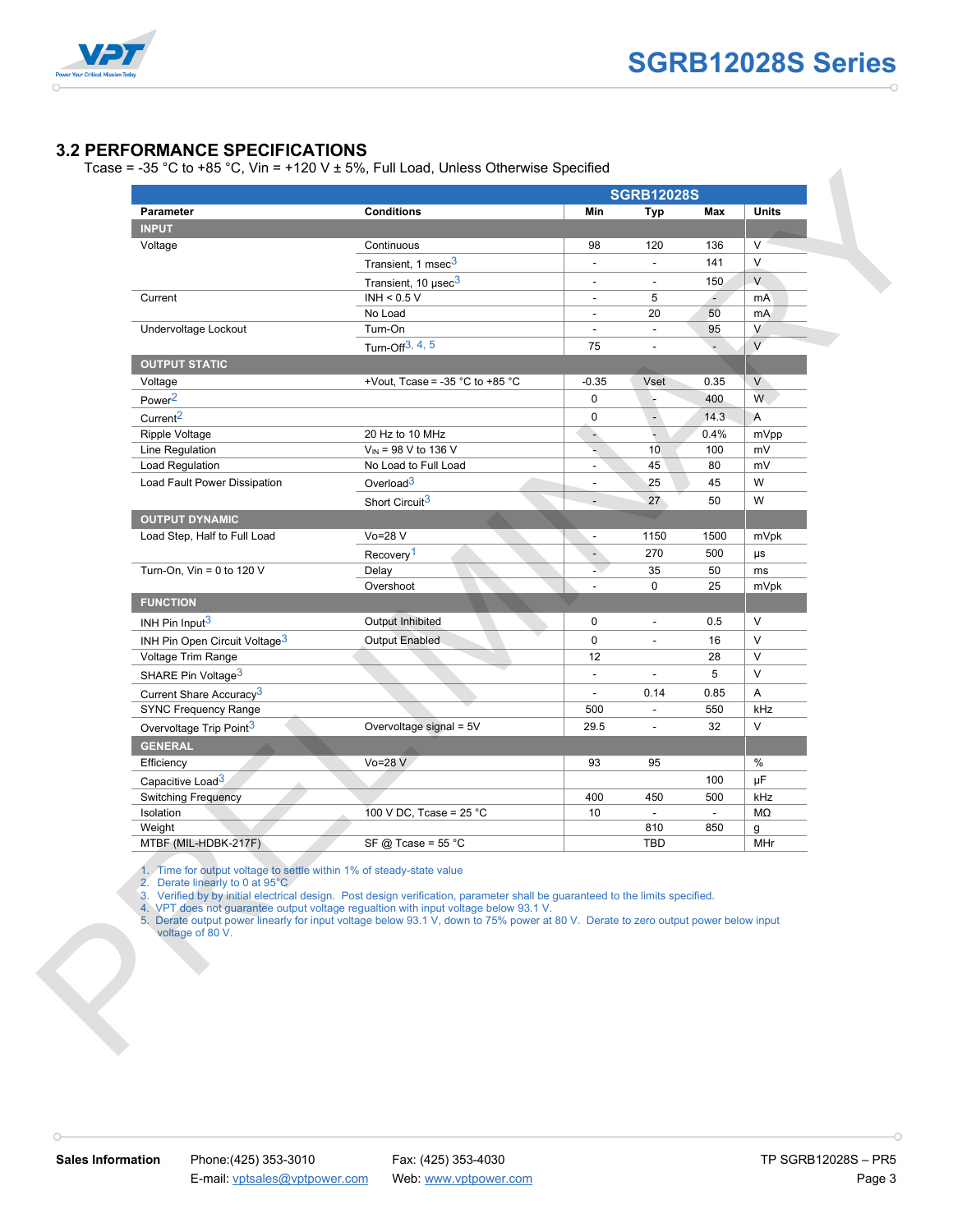

#### **4.0 PERFORMANCE CURVES**

#### **4.1.1 Efficiency, Vo = 28 V (Typical, 25 °C)**



**4.2.1 Conducted Emissions on Vin, Vo = 28 V (**Note: Curves from SGRB10028S unit with 100 V input. Shown for example.)



 $\cap$ 

**Sales Information** Phone:(425) 353-3010 Fax: (425) 353-4030 **Fax: (425) 353-4030** TP SGRB12028S – PR5 E-mail: vptsales@vptpower.com Web: www.vptpower.com Page 4

 $\cap$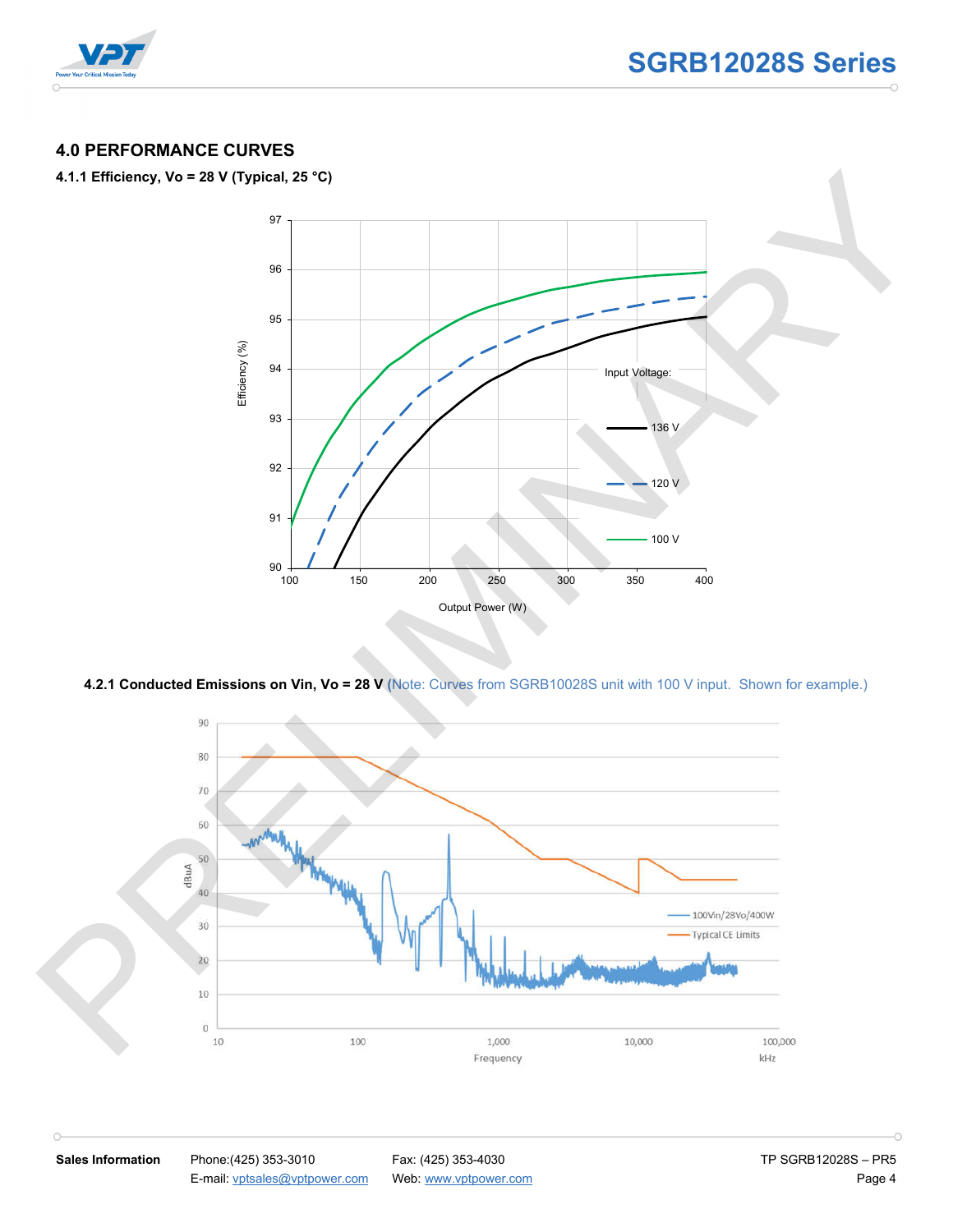

#### **5.0 MECHANICAL OUTLINES AND PINOUT**

#### **5.1 Vertical Package Option:**



- 1. Tolerances are ±0.005" unless otherwise stated
- 2. Material: Case (Aluminum 6061, electroless nickel plated 100-300 microinches thick, per ASTM B733, Type V class 4)
- 3. J1 is Glenair P/N M83513/04-B11N<br>4. J2 is Positronics P/N SCBM8W8S00
- 4. J2 is Positronics P/N SCBM8W8S0000G
- 5. J3 is Glenair P/N M83513/04-E11N
- 6. Temperature is specified at the baseplate, side A as shown above.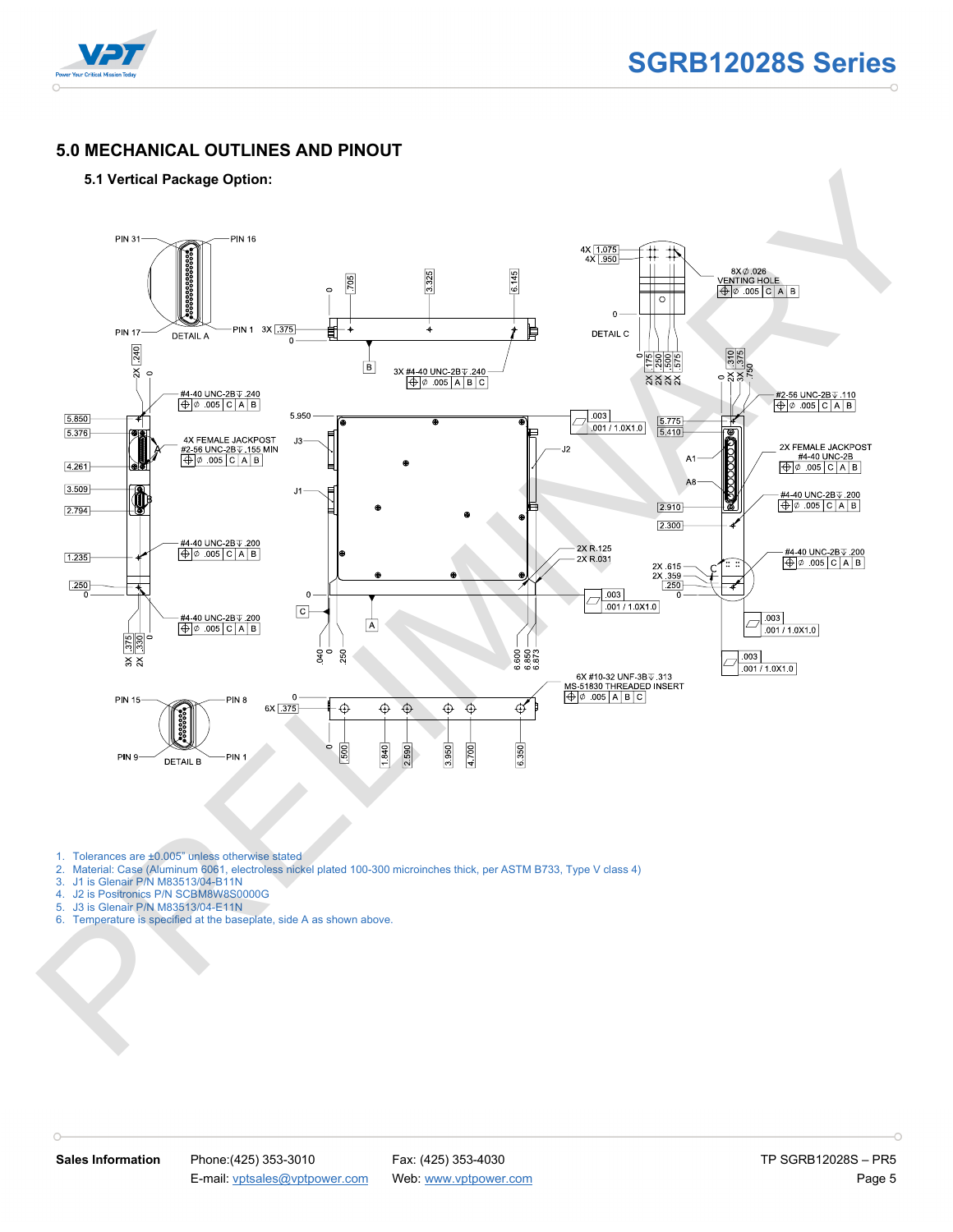

#### **5.0 MECHANICAL OUTLINES AND PINOUT (CONTINUED)**



- 1. Tolerances are ±0.005" unless otherwise stated<br>2. Material: Case (Aluminum 6061, electroless nick
- 2. Material: Case (Aluminum 6061, electroless nickel plated 100-300 microinches thick, per ASTM B733, Type V class 4)
- 3. J1 is Glenair P/N M83513/04-B11N<br>4. J2 is Positronics P/N SCBM8W8S00
- 4. J2 is Positronics P/N SCBM8W8S0000G<br>5. J3 is Glenair P/N M83513/04-E11N 5. J3 is Glenair P/N M83513/04-E11N
- 
- 6. Temperature is specified at the baseplate, side A as shown above.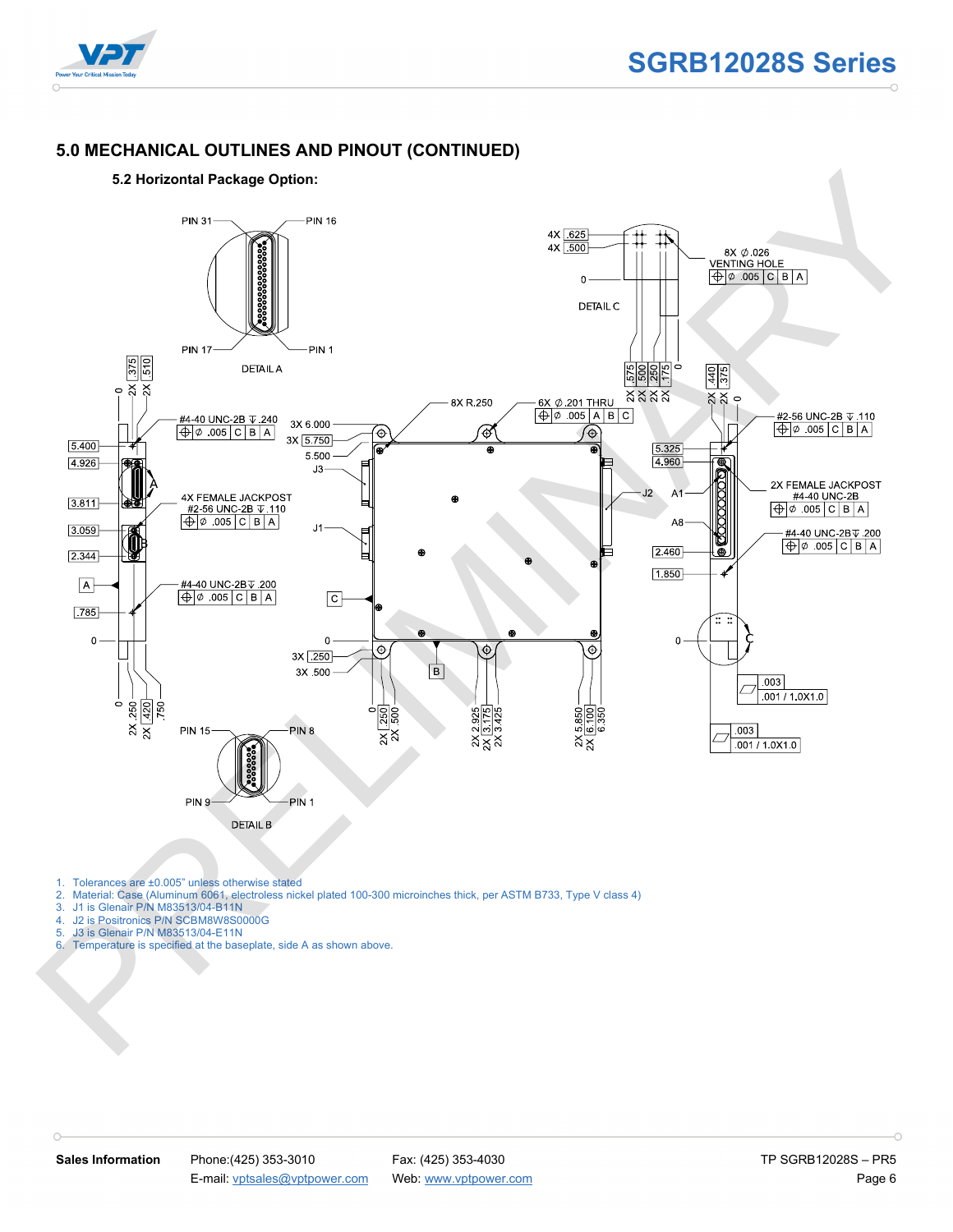

#### **5.0 MECHANICAL OUTLINES AND PINOUT (CONTINUED)**

| <b>Pin</b> Function             |                | J2              |                | J3                             |
|---------------------------------|----------------|-----------------|----------------|--------------------------------|
|                                 | Pin            | <b>Function</b> |                | <b>Pin Function</b>            |
| <b>VIN</b><br>$\mathbf{1}$      | A1             | VOUT            | $\mathbf{1}$   | TEMPERATURE TELEMETRY          |
| $\overline{2}$<br>VIN           | A2             | <b>OUTCOM</b>   | $\overline{2}$ | <b>INHIBIT</b>                 |
| VIN<br>3                        | A3             | VOUT            | 3              | OVERVOLTAGE TELEMETRY          |
| NO CONNECT<br>$\overline{4}$    | A4             | <b>OUTCOM</b>   | $\overline{4}$ | <b>INPUT CURRENT TELEMETRY</b> |
| 5 <sup>5</sup><br><b>INCOM</b>  | A <sub>5</sub> | VOUT            | 5              | NO CONNECT                     |
| <b>INCOM</b><br>6               | A6             | <b>OUTCOM</b>   | 6              | SYNC INPUT                     |
| $7\overline{ }$<br><b>INCOM</b> | A7             | VOUT            |                | 7 SYNC-OUT                     |
| 8<br>NO CONNECT                 | A <sub>8</sub> | <b>OUTCOM</b>   | 8              | TELEMETRY RETURN               |
| 9<br><b>VIN</b>                 |                |                 | 9              | TELEMETRY RETURN               |
| VIN<br>10                       |                |                 | 10             | <b>OUTCOM</b><br><b>OUTCOM</b> |
| NO CONNECT<br>11<br>NO CONNECT  |                |                 | 11<br>12       |                                |
| 12<br><b>INCOM</b><br>13        |                |                 | 13             | <b>CURRENT SHARE</b><br>BIT-0  |
| <b>INCOM</b><br>14              |                |                 | 14             | BIT-1                          |
| NO CONNECT<br>15                |                |                 | 15             | BIT-2                          |
|                                 |                |                 | 16             | BIT-3                          |
|                                 |                |                 | 17             | TEMPERATURE TELEMETRY          |
|                                 |                |                 | 18             | <b>INHIBIT</b>                 |
|                                 |                |                 | 19             | OVERVOLTAGE TELEMETRY          |
|                                 |                |                 | 20             | INPUT CURRENT TELEMETRY        |
|                                 |                |                 | 21             | NO CONNECT                     |
|                                 |                |                 | 22             | <b>SYNC INPUT</b>              |
|                                 |                |                 | 23             | SYNC-OUT                       |
|                                 |                |                 |                | 24 TELEMETRY RETURN            |
|                                 |                |                 | 25             | <b>OUTCOM</b>                  |
|                                 |                |                 | 26             | <b>OUTCOM</b>                  |
|                                 |                |                 | 27             | <b>CURRENT SHARE</b>           |
|                                 |                |                 | 28<br>29       | BIT-0<br><b>BIT-1</b>          |
|                                 |                |                 | 30             | $BIT-2$                        |
|                                 |                |                 | 31             | $BIT-3$                        |
|                                 |                |                 |                |                                |
|                                 |                |                 |                |                                |

 $\cap$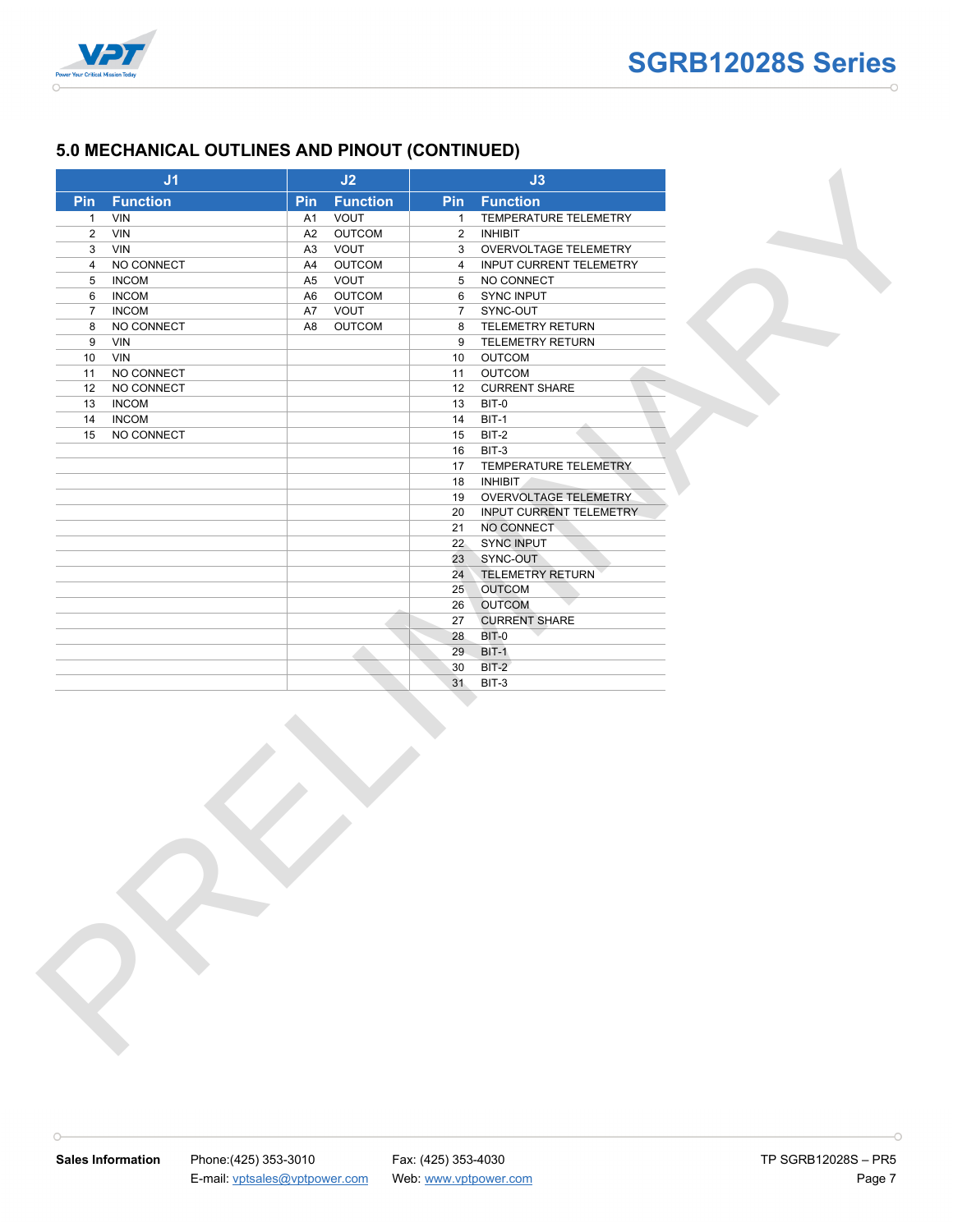

#### **6.0 TECHNICAL NOTES**

#### **6.1 GENERAL INFORMATION**

#### **6.1.1 Topology Description**

#### **6.1.2 External Components**

#### **6.2 FUNCTION DESCRIPTIONS**

#### **6.2.1 On/Off Control (Inhibit)**

#### **6.2.2 Adjusting the Output Voltage (BIT)**

| form of technical video labs.                       |                              |                              |                             |                                                                                                                                                                                        | Please note that many of these functions are also demonstrated in detail on the VPT website in the                         |                                                                                                                                                                                                                                                                                                                                                                                                                                                                                                                                                              |
|-----------------------------------------------------|------------------------------|------------------------------|-----------------------------|----------------------------------------------------------------------------------------------------------------------------------------------------------------------------------------|----------------------------------------------------------------------------------------------------------------------------|--------------------------------------------------------------------------------------------------------------------------------------------------------------------------------------------------------------------------------------------------------------------------------------------------------------------------------------------------------------------------------------------------------------------------------------------------------------------------------------------------------------------------------------------------------------|
| <b>6.1 GENERAL INFORMATION</b>                      |                              |                              |                             |                                                                                                                                                                                        |                                                                                                                            |                                                                                                                                                                                                                                                                                                                                                                                                                                                                                                                                                              |
| <b>6.1.1 Topology Description</b>                   |                              |                              |                             | components optimize efficiency and reduce overall size and weight.                                                                                                                     | The SGRB12028S uses a reduced voltage phase shifted full bridge topology. The reduced voltage                              | switching topology reduces high frequency noise on both the input and output. Utilizing advanced GaN, radiation hardened switching                                                                                                                                                                                                                                                                                                                                                                                                                           |
| 6.1.2 External Components<br>listed in Section 3.2. |                              |                              |                             |                                                                                                                                                                                        |                                                                                                                            | The SGRB12028S is designed to operate stand-alone in most applications. It does not require any external components for proper<br>operation or to meet the datasheet specifications. Input and output L-C filters are provided internally for low ripple and noise. To further<br>reduce output ripple and noise, a small ceramic capacitor, 1 µF to 10 µF, can be added at the output. Most application specific ripple<br>requirements can be met with the addition of output capacitors alone. External output capacitance can be added up to the maximum |
| <b>6.2 FUNCTION DESCRIPTIONS</b>                    |                              |                              |                             |                                                                                                                                                                                        |                                                                                                                            |                                                                                                                                                                                                                                                                                                                                                                                                                                                                                                                                                              |
| 6.2.2 Adjusting the Output Voltage (BIT)            |                              |                              |                             | RETURN may be used to delay turn-on. The INH pin should be left open if not used.<br>pulled up internally to 12 V through a 40 k $\Omega$ resistor and will result in a high function. | to operate normally. The pin must be pulled below 0.5 V to disable the output. An optional capacitor from INH to TELEMETRY | The output voltage can be adjusted from 12 V to 28 V with the use of 4 bits that are high impedance inputs. Pulling each bit low results<br>in a change in the output voltage according to the table below. BIT pins are referenced to OUTCOM. Each bit that is left open will be                                                                                                                                                                                                                                                                            |
| Bit-3                                               | Bit-2                        | Bit-1                        | Bit-0                       | <b>28 V Output Voltage</b>                                                                                                                                                             |                                                                                                                            |                                                                                                                                                                                                                                                                                                                                                                                                                                                                                                                                                              |
| 0                                                   | 0                            | $\mathbf 0$                  | $\mathbf{0}$                | 12                                                                                                                                                                                     |                                                                                                                            |                                                                                                                                                                                                                                                                                                                                                                                                                                                                                                                                                              |
| 0                                                   | 0                            | $\mathbf 0$                  | $\mathbf{1}$                | 13.07                                                                                                                                                                                  |                                                                                                                            |                                                                                                                                                                                                                                                                                                                                                                                                                                                                                                                                                              |
| 0                                                   | 0                            | $\overline{1}$               | $\mathbf 0$                 | 14.13                                                                                                                                                                                  |                                                                                                                            |                                                                                                                                                                                                                                                                                                                                                                                                                                                                                                                                                              |
| 0                                                   | $\pmb{0}$                    | $\mathbf{1}$                 | $\mathbf{1}$                | 15.2                                                                                                                                                                                   |                                                                                                                            |                                                                                                                                                                                                                                                                                                                                                                                                                                                                                                                                                              |
| 0<br>0                                              | $\mathbf{1}$<br>1            | $\mathbf{0}$<br>$\mathbf{0}$ | $\pmb{0}$<br>1              | 16.27<br>17.33                                                                                                                                                                         |                                                                                                                            |                                                                                                                                                                                                                                                                                                                                                                                                                                                                                                                                                              |
| 0                                                   | $\mathbf{1}$                 | $\mathbf{1}$                 | $\mathbf{0}$                | 18.4                                                                                                                                                                                   |                                                                                                                            |                                                                                                                                                                                                                                                                                                                                                                                                                                                                                                                                                              |
| 0                                                   | 1                            | $\mathbf{1}$                 | $\mathbf{1}$                | 19.47                                                                                                                                                                                  |                                                                                                                            |                                                                                                                                                                                                                                                                                                                                                                                                                                                                                                                                                              |
| $\mathbf{1}$                                        | 0                            | $\mathbf 0$                  | 0                           | 20.53                                                                                                                                                                                  |                                                                                                                            |                                                                                                                                                                                                                                                                                                                                                                                                                                                                                                                                                              |
| $\mathbf{1}$                                        | $\mathbf 0$                  | 0                            | $\mathbf{1}$                | 21.6                                                                                                                                                                                   |                                                                                                                            |                                                                                                                                                                                                                                                                                                                                                                                                                                                                                                                                                              |
| $\mathbf{1}$                                        | $\mathbf{0}$                 | $\mathbf{1}$                 | $\mathbf 0$                 | 22.67                                                                                                                                                                                  |                                                                                                                            |                                                                                                                                                                                                                                                                                                                                                                                                                                                                                                                                                              |
| $\mathbf{1}$                                        |                              |                              |                             |                                                                                                                                                                                        |                                                                                                                            |                                                                                                                                                                                                                                                                                                                                                                                                                                                                                                                                                              |
|                                                     | $\overline{0}$               | $\mathbf{1}$                 | $\mathbf{1}$                | 23.73                                                                                                                                                                                  |                                                                                                                            |                                                                                                                                                                                                                                                                                                                                                                                                                                                                                                                                                              |
| $\mathbf{1}$                                        | 1                            | $\mathbf 0$                  | $\mathbf 0$                 | 24.8                                                                                                                                                                                   |                                                                                                                            |                                                                                                                                                                                                                                                                                                                                                                                                                                                                                                                                                              |
| $\mathbf{1}$                                        | $\mathbf{1}$                 | $\mathbf 0$                  | $\mathbf{1}$                | 25.87                                                                                                                                                                                  |                                                                                                                            |                                                                                                                                                                                                                                                                                                                                                                                                                                                                                                                                                              |
| $\mathbf{1}$<br>1 <sup>1</sup>                      | $\mathbf{1}$<br>$\mathbf{1}$ | $\mathbf{1}$<br>$\mathbf{1}$ | $\mathbf 0$<br>$\mathbf{1}$ | 26.93<br>28                                                                                                                                                                            |                                                                                                                            |                                                                                                                                                                                                                                                                                                                                                                                                                                                                                                                                                              |

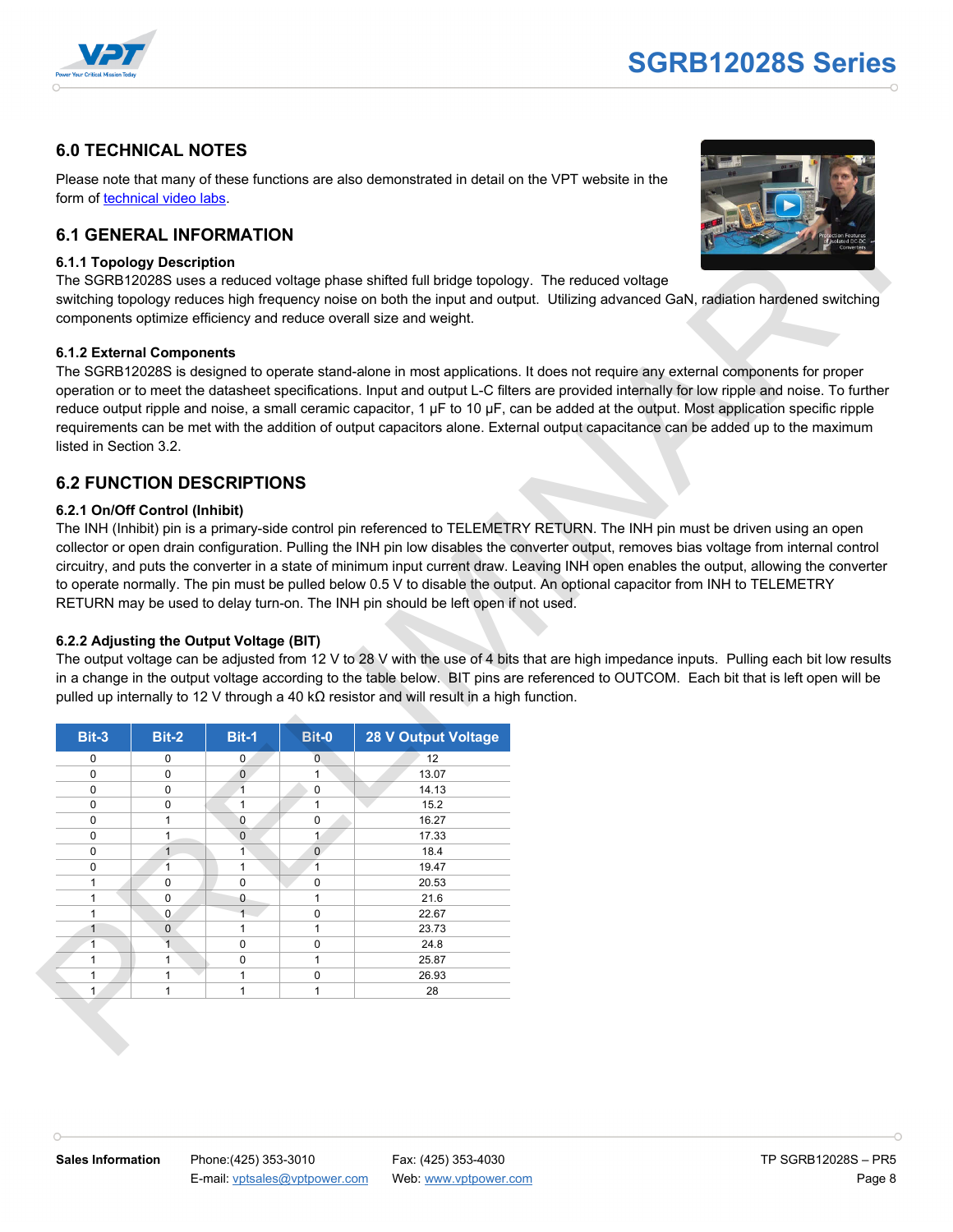

#### **6.2.3 Frequency Synchronization (SYNCIN, SYNCOUT)**

The SGRB12028S Series will free run at a switching frequency of approximately 450 kHz, which has been set for optimum converter performance. Frequency synchronization is not necessary unless required by system constraints. The SGRB12028S Series provides a frequency synchronization input (SYNCIN) and output (SYNCOUT), both referenced to INCOM. The SYNCIN pin can be driven by an external clock or by the SYNCOUT pin of another SGRB converter. The internal clock and internal power train will operate at the frequency applied to the SYNCIN pin. The SYNCIN pin should be driven with a TTL type 5 V square wave signal. The duty cycle of the square wave should be between 40% and 60%. The SYNCIN pin is internally capacitively coupled, and the internal load is equivalent to 220 pF. Proper layout and circuit techniques are necessary to prevent noise from being injected into this pin. Synchronized converters should be located physically close together and share a low impedance TELEMETRY RETURN connection. The SYNCIN pin can be left open or connected to TELEMETRY RETURN if not used. The RGSR (1920) Since a will be not at a substitute from the since the since a solid behavior and the since a state of the since and the since a state of the since the since the since the since and the since a state of the

#### **6.2.4 Parallel Operation (SHARE)**

The SGRB12028S Series provides a SHARE function for active current-sharing among paralleled modules. To enable load sharing, connect a single wire between the SHARE pins of all parallel modules. The SHARE pin can be noise sensitive. Paralleled converters should be located physically close to one another and share a low impedance OUTCOM connection. A symmetrical layout of the output traces will improve share accuracy. Frequency synchronization is not required for parallel operation. The SHARE pin should be left open if not used.

#### **6.3 PROTECTION FEATURES**

#### **6.3.1 Input Undervoltage Lockout**

The SGRB12028 provides input undervoltage lockout protection. For input voltages below the turn-on voltage, the converter will remain off, drawing minimal current from the source. When the input voltage exceeds the turn-on voltage, the converter will start. The lockout circuit is designed to tolerate slow ramping input voltage waveforms. The undervoltage lockout will immediately turn off the output voltage when Vin is below 75 V. When Vin is below 95 V and above 75 V the unit will operate but may not meet performance detailed in the electrical performance table in section 3.2. See table notes for more detail.

#### **6.3.2 Output Soft Start**

The SGRB12028S utilizes an output soft-start function to ramp the output in a controlled manner, eliminating output voltage overshoot and limiting inrush current at turn on. A voltage-mode soft-start ensures the output waveform remains consistent regardless of changes in the load current. The output rise time is approximately 20 ms. Under normal conditions, current drawn from the source during turn-on will not exceed the full-load input current. The turn-on delay time is specified from the application of input voltage (or release of the inhibit pin) until the output reaches 90% of its final value.

#### **6.3.3 Output Overcurrent Protection**

The SGRB12028S provides output overcurrent and output short circuit protection. During a load fault condition, a constant output current control circuit reduces the converter duty cycle to limit the output current to approximately 125% its rated value. The converter will continue to provide constant current into any overload or short circuit condition. This feature allows the converter to start into any capacitive load. Recovery is automatic and immediate upon removal of the fault condition. Sustained short circuit or overload operation can cause excessive power dissipation. Care should be taken to control the operating temperature of the converter in this condition.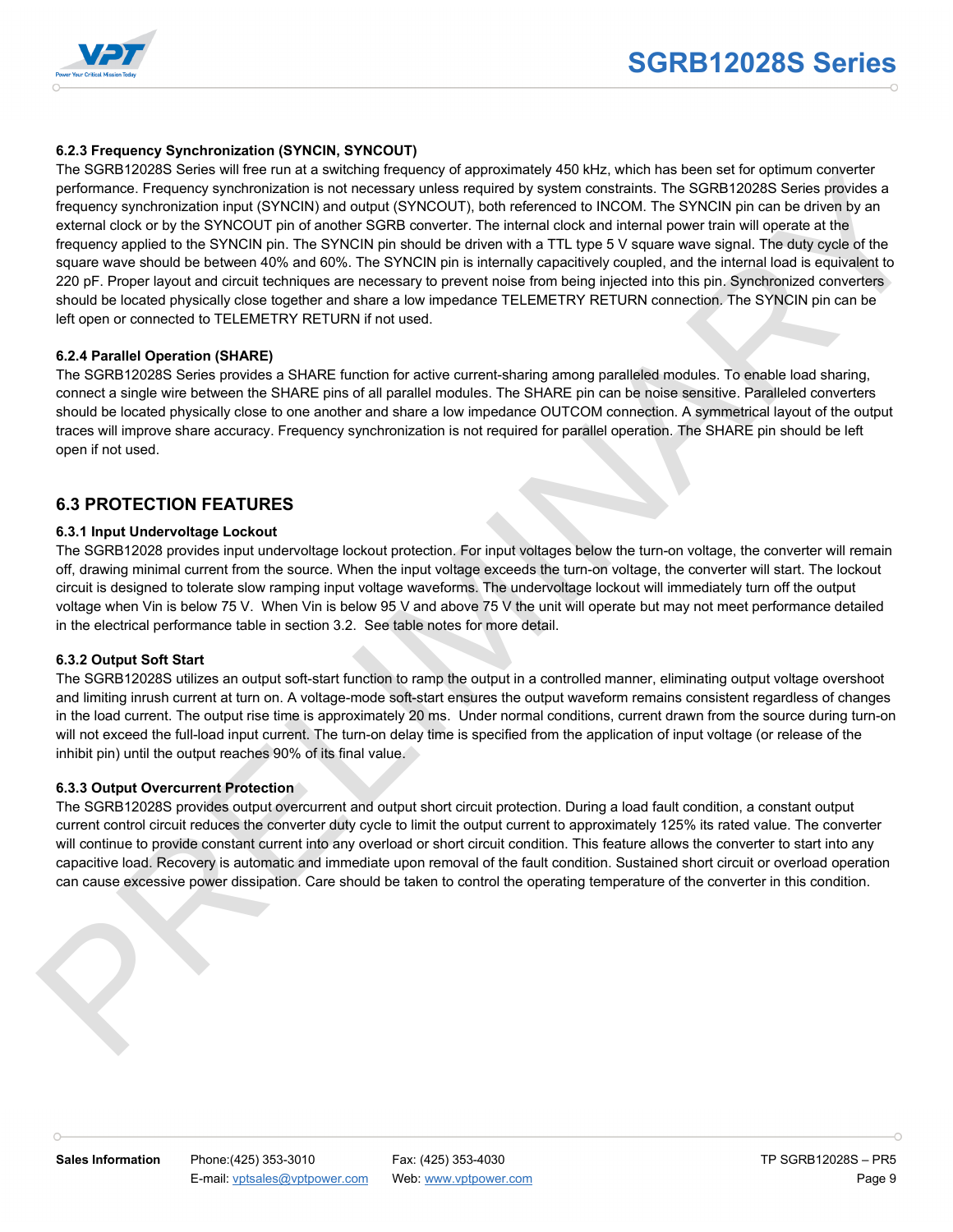

#### **6.4 TELEMETRY FEATURES**

All telemetry signals are referenced to TELEMETRY RETURN.

#### **6.4.1 Temperature Telemetry**

The temperature telemetry uses a thermistor that has the properties below. A current source will need to be applied and a voltage read to determine the temperature of the circuit board. The current into the temperature telemetry pin should be limited to 1 mA.



#### **6.4.2 Over Voltage Telemetry**

If an internal failure causes the output voltage to exceed the overvoltage trip point the unit will latch itself off. If an overvoltage condition occurs the overvoltage telemetry signal will go to 5V. The overvoltage latch can be reset two ways. 1) Pull the inhibit pin low for at least 40 ms and then release it or 2) cycle the input voltage below the UVLO turn-off threshold.

#### **6.4.3 Input Current Telemetry**

The input current telemetry signal is a 0-5 V analog signal based on the input current of the unit. The accuracy of the current telemetry signal is  $+/- 5$  %.

#### **6.5 THERMAL CONSIDERATIONS**

The SGRB12028S is rated for full power operation at 85 °C. Operation above 85 °C is allowed at reduced power. Specifically, the output power should be derated linearly from full power at 85 °C to half power at 90 °C and to zero power at 95 °C. The operating temperature of the converter is specified on the baseplate of the converter. The converter is designed to be conduction-cooled, with the baseplate mounted to a heat sink, chassis, heat pipe or other thermal surface.

The DC-DC converter contains many semiconductor components. The maximum temperature rise from junction to case is **TBD** °C at full load.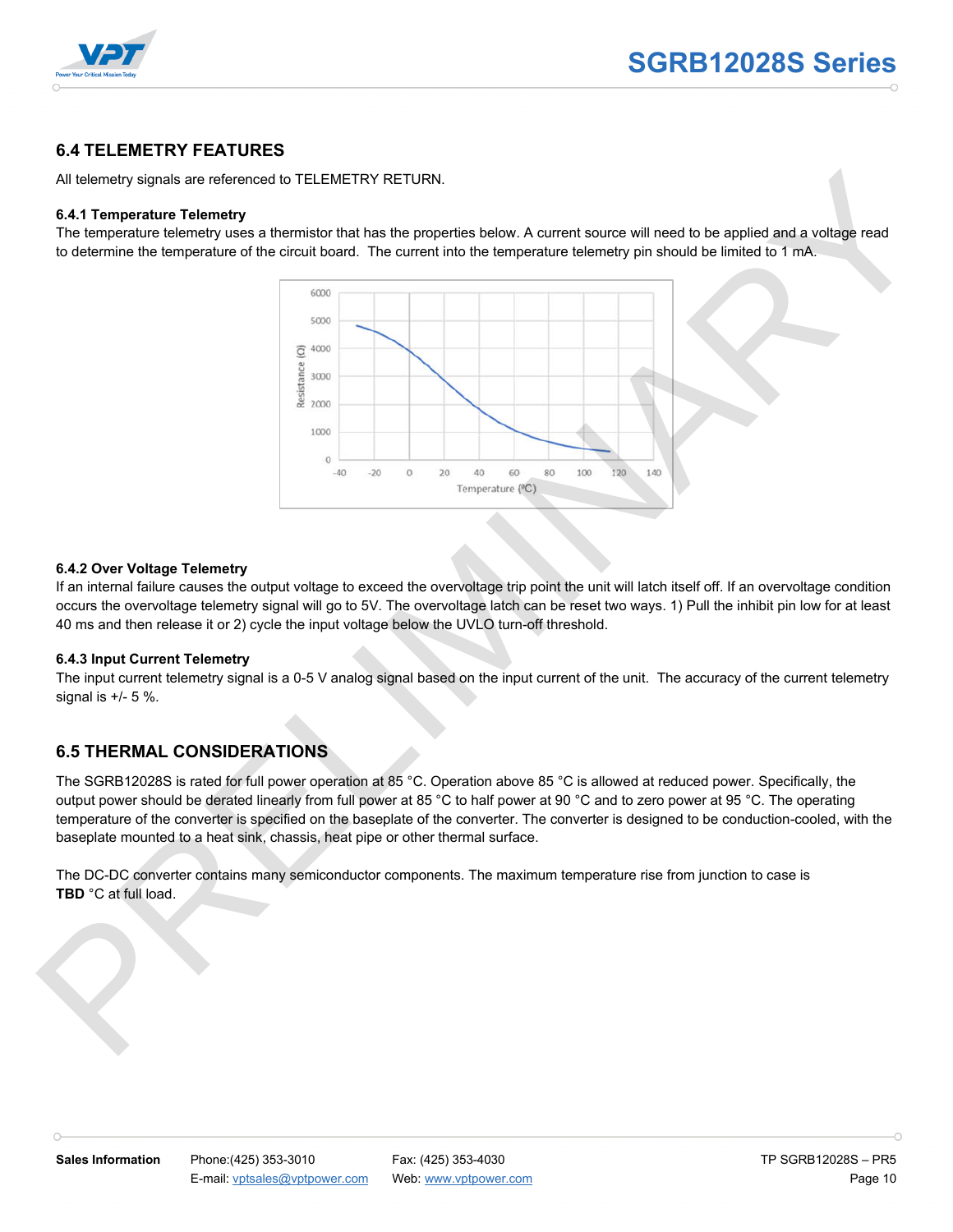

#### **6.6 RADIATION HARDNESS ASSURANCE**

#### **6.6.1 Radiation Test and Performance Levels**

| <b>Radiation Environment</b> |                                               | <b>Piece Part RLAT</b> | <b>Converter-Level Analysis</b>  |
|------------------------------|-----------------------------------------------|------------------------|----------------------------------|
|                              | High Dose Rate (HDR)                          | 100 krad(Si)           | 100 krad(Si)                     |
| Total Ionizing Dose (TID)    | Low Dose Rate (LDR)                           | 100 krad $(Si)^1$      | 100 krad(Si)                     |
|                              | Destructive (SEB, SEGR, SEL)                  | Not applicable         | $\geq$ 85 MeV/mg/cm <sup>2</sup> |
| Single-Event Effects (SEE)   | Non-Destructive (SET, SEU, SEFI) <sup>2</sup> | Not applicable         | $\geq$ 85 MeV/mg/cm <sup>2</sup> |

#### **6.6.2 RHA Plan Summary**

| <b>Radiation Environment</b>                                                                       |                              |                                                                                                                                                                                                                                                                                                             | <b>Piece Part RLAT</b>                                                                                                    | <b>Converter-Level Analysis</b>                                                                                                |  |  |
|----------------------------------------------------------------------------------------------------|------------------------------|-------------------------------------------------------------------------------------------------------------------------------------------------------------------------------------------------------------------------------------------------------------------------------------------------------------|---------------------------------------------------------------------------------------------------------------------------|--------------------------------------------------------------------------------------------------------------------------------|--|--|
|                                                                                                    | High Dose Rate (HDR)         |                                                                                                                                                                                                                                                                                                             | 100 krad(Si)                                                                                                              | 100 krad(Si)                                                                                                                   |  |  |
| Total Ionizing Dose (TID)                                                                          | Low Dose Rate (LDR)          |                                                                                                                                                                                                                                                                                                             | 100 krad(Si) <sup>1</sup>                                                                                                 | 100 krad(Si)                                                                                                                   |  |  |
|                                                                                                    | Destructive (SEB, SEGR, SEL) |                                                                                                                                                                                                                                                                                                             | Not applicable                                                                                                            | $\geq$ 85 MeV/mg/cm <sup>2</sup>                                                                                               |  |  |
| Single-Event Effects (SEE)                                                                         |                              | Non-Destructive (SET, SEU, SEFI) <sup>2</sup>                                                                                                                                                                                                                                                               | Not applicable                                                                                                            | $\geq$ 85 MeV/mg/cm <sup>2</sup>                                                                                               |  |  |
| <b>Test</b>                                                                                        |                              |                                                                                                                                                                                                                                                                                                             | RHA Plan for SGRB Series Isolated DC-DC Converters<br>Sensitive semiconductor components undergo RLAT to 100 krad(Si) per |                                                                                                                                |  |  |
|                                                                                                    |                              |                                                                                                                                                                                                                                                                                                             |                                                                                                                           |                                                                                                                                |  |  |
| Total Ionizing Dose (TID):                                                                         |                              |                                                                                                                                                                                                                                                                                                             | MIL-STD-883 Method 1019. Converters are analyzed to 100 krad(Si).                                                         |                                                                                                                                |  |  |
| Enhanced Low Dose Rate Sensitivity (ELDRS):                                                        |                              | All bipolar linear ICs are characterized for ELDRS and tested in accordance with MIL-STD-883 test method 1019<br>section 3.13                                                                                                                                                                               |                                                                                                                           |                                                                                                                                |  |  |
| Single Event Effects (SEE):                                                                        |                              | Converters are analyzed to LET $\geq 85$ MeV/mg/cm <sup>2</sup> for both catastrophic events (SEL, SEB, SEGR) and functional<br>interrupts (SEFI) under heavy ion exposure. Converters are also analyzed for cross-section and magnitude of output<br>transients (SET) for at least 3 different LET levels. |                                                                                                                           |                                                                                                                                |  |  |
| Radiation Lot Acceptance Testing (RLAT):                                                           |                              | All production lots of sensitive semiconductor components undergo RLAT for TID at HDR and/or LDR as appropriate<br>per part type.                                                                                                                                                                           |                                                                                                                           |                                                                                                                                |  |  |
|                                                                                                    |                              |                                                                                                                                                                                                                                                                                                             |                                                                                                                           |                                                                                                                                |  |  |
| 6.6.3 Supporting Documentation Available (Contact Sales)                                           |                              |                                                                                                                                                                                                                                                                                                             |                                                                                                                           |                                                                                                                                |  |  |
|                                                                                                    |                              |                                                                                                                                                                                                                                                                                                             |                                                                                                                           |                                                                                                                                |  |  |
|                                                                                                    |                              | <b>Description</b><br>DLA-approved RHA plan covering TID, SEE, and ELDRS                                                                                                                                                                                                                                    |                                                                                                                           |                                                                                                                                |  |  |
| <b>Report</b><br>Radiation Hardness Assurance Plan:<br>Worst-Case Analysis Report for<br>purchase: | end of life                  |                                                                                                                                                                                                                                                                                                             |                                                                                                                           | Detailed worst-case analysis including electrical stress/derating limits and guaranteed circuit performance post-radiation and |  |  |
| Radiation Test Summary Report:                                                                     | data.                        |                                                                                                                                                                                                                                                                                                             |                                                                                                                           | Overview of piece-part RLAT and hybrid characterization for all guaranteed environments. Also includes SEE cross-section       |  |  |
| Reliability Report:                                                                                |                              | MTBF report based on MIL-HDBK-217 reliability calculations.                                                                                                                                                                                                                                                 |                                                                                                                           |                                                                                                                                |  |  |

#### **6.6.3 Supporting Documentation Available (Contact Sales)**

| <b>Report</b>                               | <b>Description</b>                                                                                                                            |
|---------------------------------------------|-----------------------------------------------------------------------------------------------------------------------------------------------|
| Radiation Hardness Assurance Plan:          | DLA-approved RHA plan covering TID, SEE, and ELDRS                                                                                            |
| Worst-Case Analysis Report for<br>purchase: | Detailed worst-case analysis including electrical stress/derating limits and quaranteed circuit performance post-radiation and<br>end of life |
| Radiation Test Summary Report:              | Overview of piece-part RLAT and hybrid characterization for all quaranteed environments. Also includes SEE cross-section<br>data.             |
| Reliability Report:                         | MTBF report based on MIL-HDBK-217 reliability calculations.                                                                                   |
| Thermal Analysis Report for purchase:       | Component temperature rise analysis and measurement results.                                                                                  |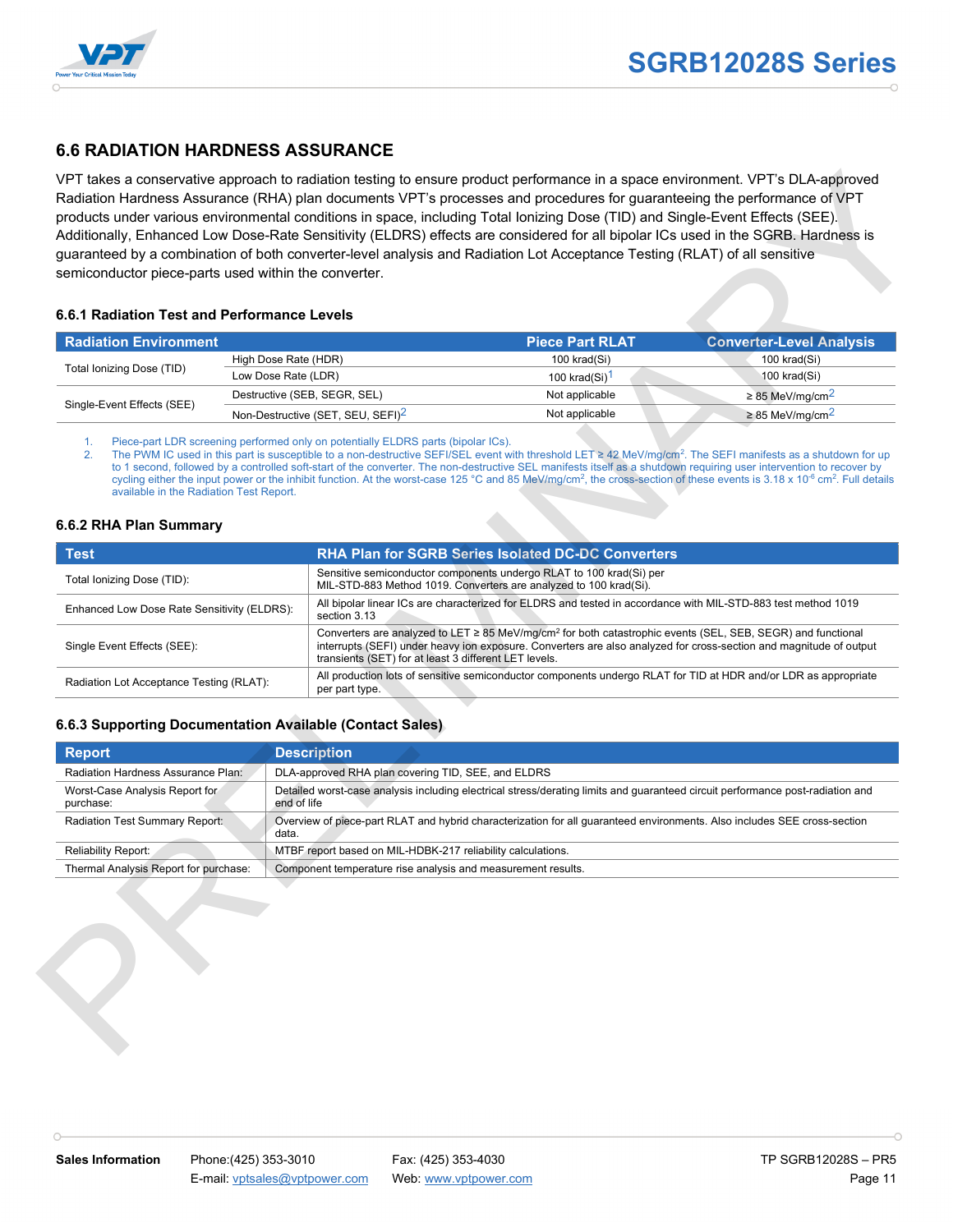

#### **7.0 ENVIRONMENTAL SCREENING**

| <b>Test</b>                   | <b>Test Method</b><br>and/or Condition                                                                   | <b>Flight</b> | /EM<br>(Engineering Model) <sup>2</sup> |  |
|-------------------------------|----------------------------------------------------------------------------------------------------------|---------------|-----------------------------------------|--|
| Internal Visual               | IPC-A-610, Class 3<br>J-STD-001                                                                          | $\bullet$     |                                         |  |
| Random<br>Vibration           | 7.4 Grms<br>XYZ Axis<br>Duration: 60 seconds                                                             | $\bullet$     |                                         |  |
| Temperature<br>Cycling        | Temp: -35 °C to 85 °C<br>Cycles: 10<br>Dwell: 30 minutes<br>Ramp: 5 °C/min.                              |               |                                         |  |
|                               | 100% at -35 °C, 25 °C, and 85 °C                                                                         | $\bullet$     |                                         |  |
| Final Electrical <sup>1</sup> | 100% at 25 °C                                                                                            |               | $\bullet$                               |  |
| <b>External Visual</b>        | Internal<br>Procedure                                                                                    |               | $\bullet$                               |  |
| 2.                            | Engineering models utilize only the screening specified and are not considered compliant for flight use. |               |                                         |  |
|                               |                                                                                                          |               |                                         |  |

 $\cap$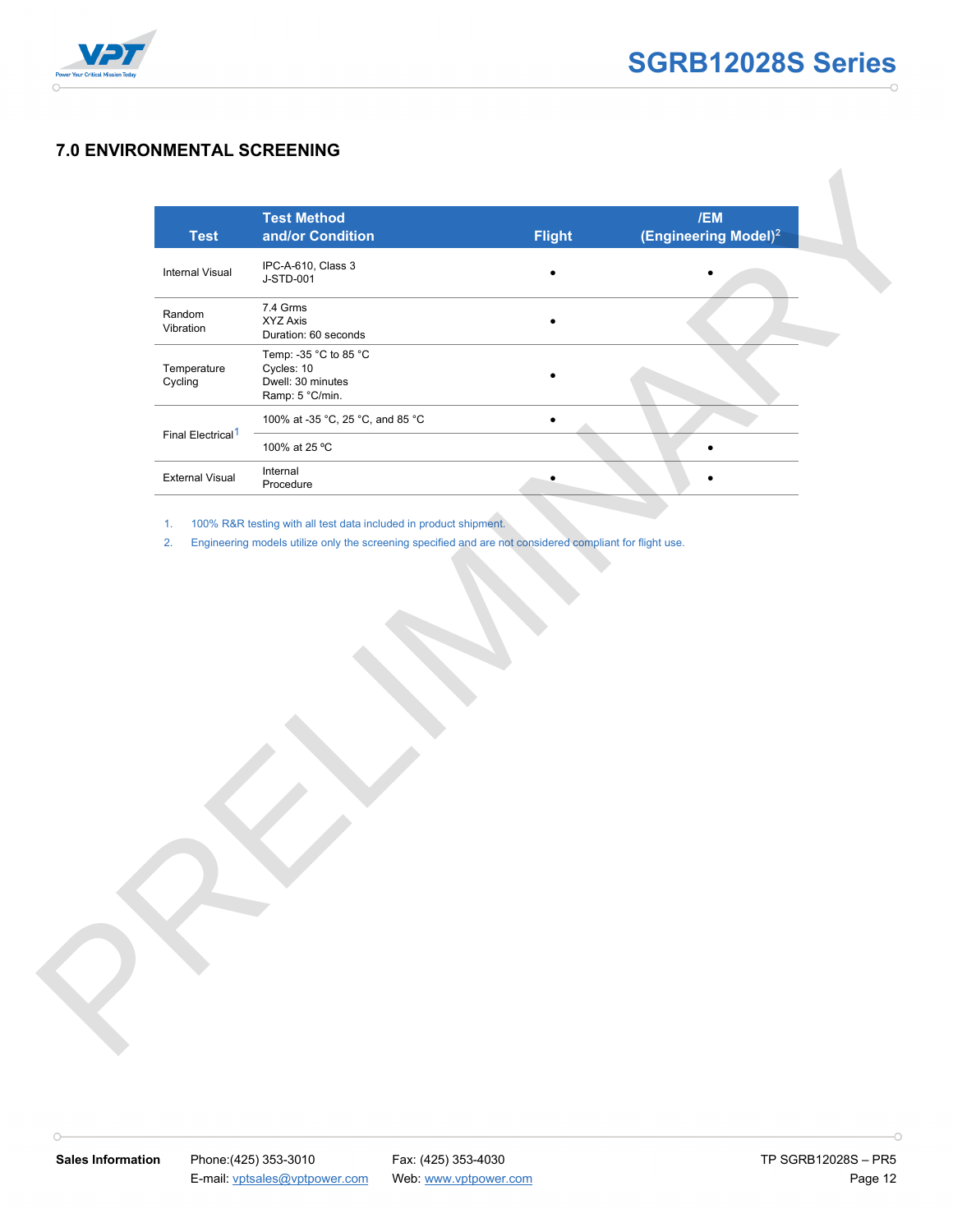

#### **8.0 ORDERING INFORMATION**



1. Engineering models utilize only the standard screening specified and are not considered compliant for flight use. These models are intended for low volume engineering characterization only and have no guarantee regarding operation in a radiation environment. The customer must place the following statement on each line item of their purchase order(s) for /EM units when ordering engineering models:

"(Customer Name) acknowledges that the /EM unit(s) listed in this line item is not permitted for flight use and will be used for Engineering characterization only."

Please contact your sales representative or VPT Inc. Sales Department for more information concerning additional environmental screening and testing, different input voltage, output voltage, power requirements, source inspection, and/or special element evaluation for space or other higher-quality applications.